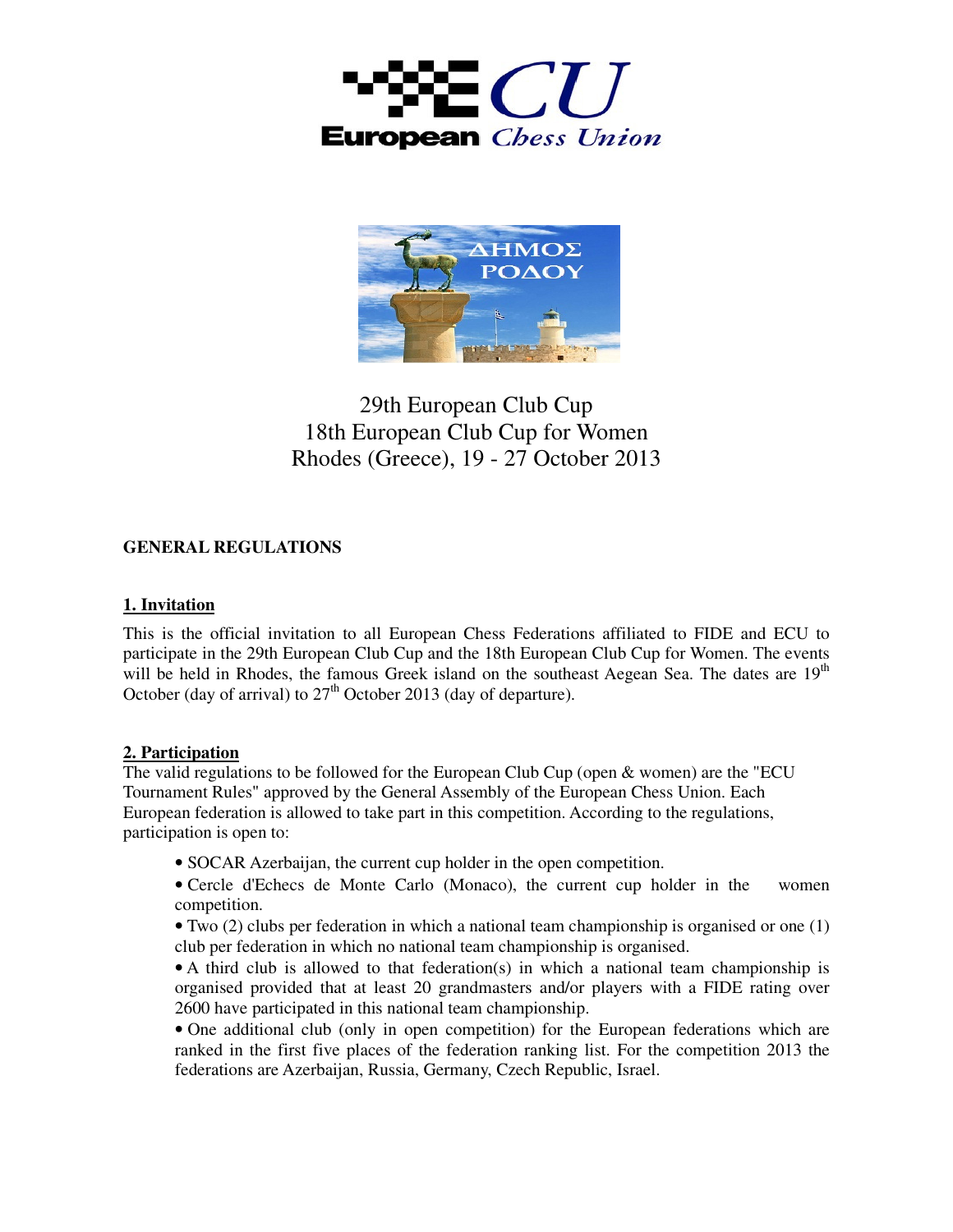#### **3. ECU fees**

3.1. In accordance with ECU regulations each federation should pay an entry fee of 300 euros per participating club of the open competition and 200 euros per participating club of the women competition.

3.2. According to the ECU regulations (article B.9.5.1), the entry fee to ECU shall be paid by the federations before or at the start of the competition. If the entry fee is not paid by the end of round 2 these teams will not be paired in subsequent rounds.

3.3 The ECU account

**Bank:** Credit Suisse, Postfach 357, CH - 6301 Zug **Account number:** 1835105-42 **Holder:** European Chess Union **National Bank Code:** 4835 **BIC:** CRESCHZZXXX **IBAN Code:** CH3604835183510542000

## **4. Application, Registration**

4.1. Every federation that intends to participate, with one or more clubs, must inform the Organising Committee before 30 June 2013 of its acceptance of the invitation, specifying also the exact number of the clubs participating. A copy should be sent to Tournament Director Dirk De Ridder, e-mail: ECU\_DirkDeRidder@skynet.be

4.2. Afterwards, entry forms must be completed and returned to the Tournament office email eccc2013rodos@gmail.com no later than 19 August 2013, by fax or mail stamped by the Federation, also by official email. The date of 19 August 2013 is the registration deadline. In entry form basic team composition must be written.

4.3. The complete registration form must include surname/s, first name/s, ID number, FIDE rating and title, and passport number of each player. It must also include the name and telephone / e-mail / fax number of the Chief of Delegation and of the person in charge of the Club.

4.4. Copies of the registration forms should at the same time be sent to Tournament Director Dirk De Ridder, e-mail: ECU\_DirkDeRidder@skynet.be

4.5. All entry forms have to be put forward by the respective federation: entries not supported by the federation will not be accepted.

4.6. A registration fee of 55 euros for each participant and accompanying person will be charged which includes accreditation, badges and transfer from Rhodes airport, port to the 5-star Rodos Palace, the official hotel & venue. Teams will not be paired until all their registration details and payments have been fulfilled.

#### IMPORTANT NOTE FOR THE OPEN AND WOMEN COMPETITION

In order to avoid the problem of last-minute team changes that are not in accordance with the ECU Club Cup Tournament Rules each federation has to send a copy of the club list(s) as entered for the respective national team competition to the Tournament Director.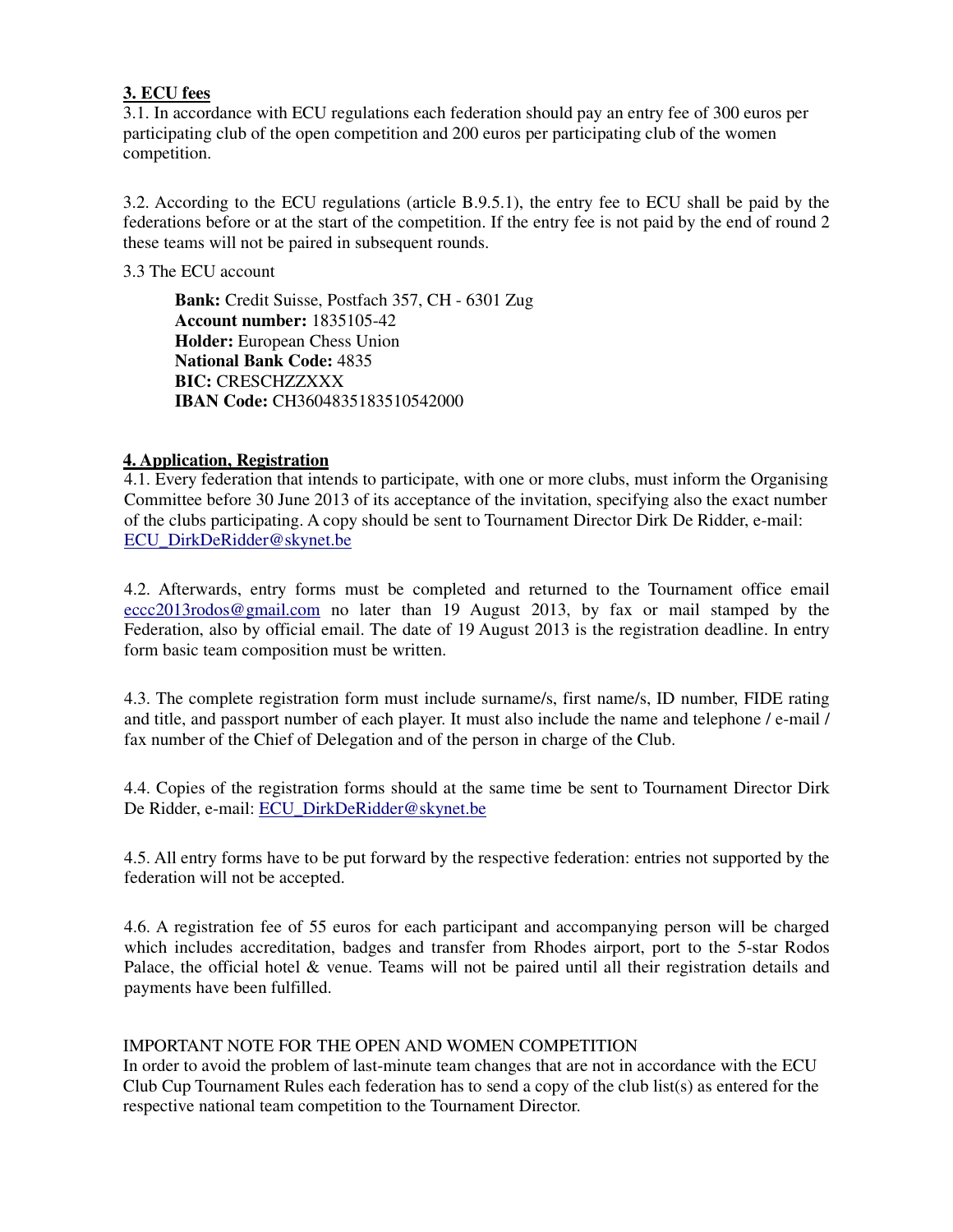## **5. Travel details**

5.1. Transfer from Rhodes airport to the official hotel & venue, the 5-star Rodos Palace (15 km) will be available by the Organising Committee.

5.2. These transport services will be available on 19 October (arrival) and on 27 October (departure). If the Organising Committee is able, it will accept special requests from clubs regarding transfer dates.

5.3. The organiser can offer special discount fares for airtickets throughout Europe. Such requests for airticket offers can be forwarded to the tournament office email eccc2013rodos@gmail.com

#### **6. Lodging and meals**

6.1 Accommodation and meals for all players and accompanying persons will be offered by the organiser with the following special prices per day and per person at the official hotel & venue, the 5-star Rodos Palace:

a) in double room: 53 euros, VAT and full board included (breakfast, lunch, dinner) b) in single room: 78 euros, VAT and full board included (breakfast, lunch, dinner).

6.2 If a participating club does not wish to use the above accommodation offer of the Organising Committee for the official hotel, an additional payment of 100 euros per person who requires accreditation must be included with the registration (ECU bidding procedure 2011).

#### **7. Payments**

7.1 By the deadline of registration (no later than 19 August 2013), the registration fee of 55 euros per person plus a non-refundable deposit of 30% for all costs of each club should be transferred to the following bank account to confirm registrations and bookings:

Bank: Piraeus Bank Bank Swift Code (BIC): PIRBGRAA Account holder name: Koutlougiannis At Holidays Ltd Account number (IBAN): GR2701720230005023055028191 Bank address: 4 Amerikis Str., 10564 Athens – GREECE

7.2. The foreign bank commissions must be paid by the sender. If not, the respective amount will be charged and should be paid in full before the end of the second round.

#### **8. Trophies and Prize Fund**

8.1 The first 3 teams will receive trophies. Each team member of the winning club (players, reserves and captain) will receive a gold medal. The team members of the  $2<sup>nd</sup>$  and  $3<sup>rd</sup>$  placed clubs will each receive a silver and bronze medal respectively.

8.2 For the best placed clubs and for the individual results for the best board result in the open competition, prizes to the value of 30.000 euros will be provided. For the best placed clubs and for the individual results for the best board result in the women competition, prizes to the value of 20.000 euros will be provided. In addition, an individual prize of 1.000 euros will be given to the player with the best performance from a "small nations" club.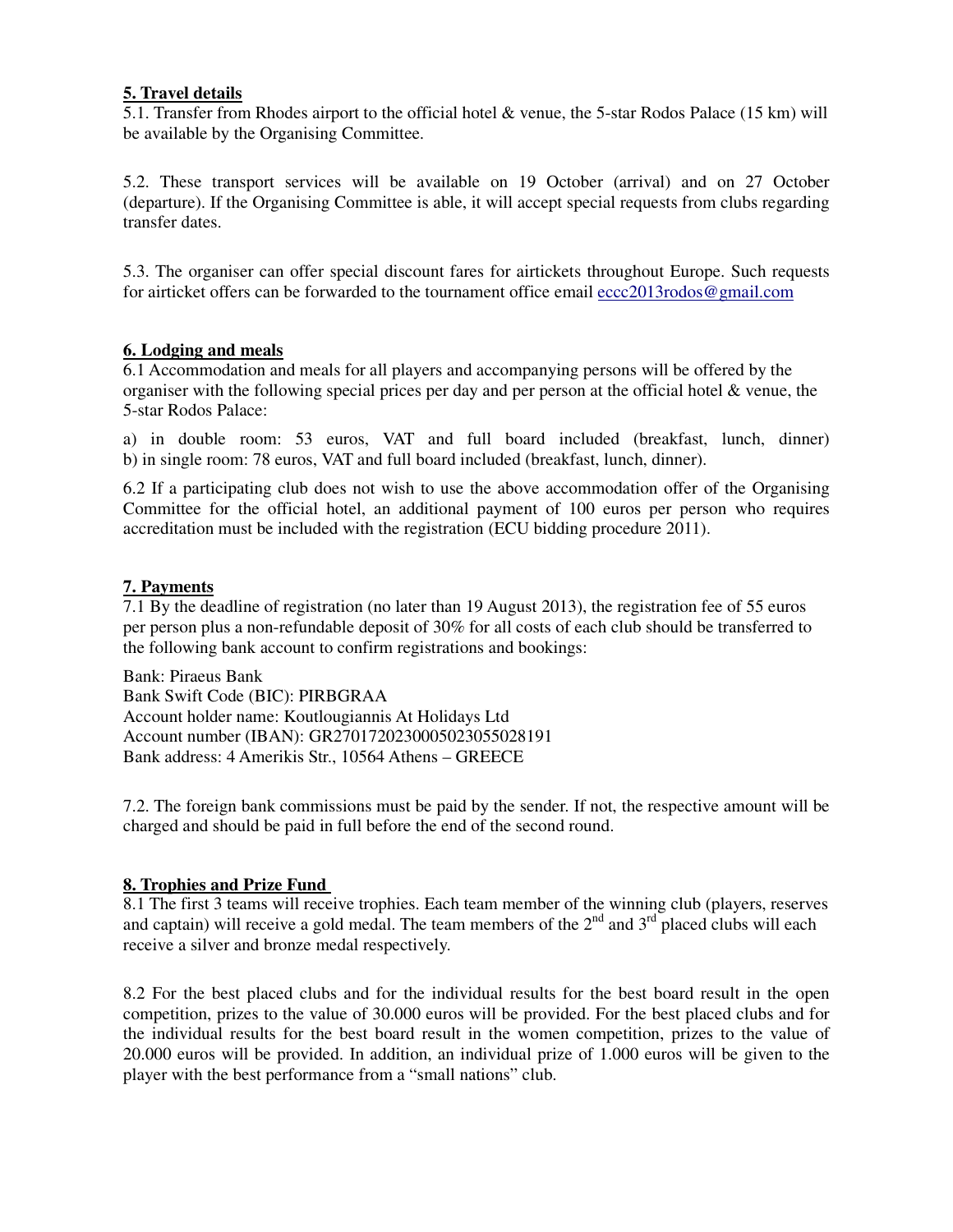#### 8.3 The total prizes value of 51.000 euros will be distributed as follows:

#### 8.3.1. CLUB PRIZES

|          | CLUB CUP $(24.000 \text{ euros})$ | WOMEN $(16.000 \text{ euros})$ |
|----------|-----------------------------------|--------------------------------|
| 1st club | $9.600$ euros                     | $8.000$ euros                  |
| 2nd club | $4.800$ euros                     | $4.000$ euros                  |
| 3rd club | $3.600$ euros                     | $2.400$ euros                  |
| 4th club | $2.400$ euros                     | $1.600$ euros                  |
| 5th club | $2.400$ euros                     |                                |
| 6th club | $1.200$ euros                     |                                |

#### 8.3.2. INDIVIDUAL PRIZES (the best board results)

|                     | CLUB CUP $(6.000 \text{ euros})$ | WOMEN (4.000 euros) |
|---------------------|----------------------------------|---------------------|
| 1st place per board | 500 euros                        | 500 euros           |
| 2nd place per board | 300 euros                        | 300 euros           |
| 3rd place per board | 200 euros                        | 200 euros           |

8.3.2.1 An extra prize of 1.000 euros will be given to the player with the best performance from a "small nations" club.

8.3.3. Standings for the best board results will be calculated according ECU Tournament rules.

#### **9. Tournament Hall**

The event will be held in the Congress Center of the 5-star Rodos Palace Hotel.

#### **10. Schedule**

| Saturday  | 19 October |       | Arrivals          |
|-----------|------------|-------|-------------------|
| Saturday  | 19 October | 21.00 | Opening ceremony  |
| Saturday  | 19 October | 22.00 | Captain's meeting |
| Sunday    | 20 October | 15.00 | 1st Round         |
| Monday    | 21 October | 15.00 | 2nd Round         |
| Tuesday   | 22 October | 15.00 | 3rd Round         |
| Wednesday | 23 October | 15.00 | 4th Round         |
| Thursday  | 24 October | 15.00 | 5th Round         |
| Friday    | 25 October | 15.00 | 6th Round         |
| Saturday  | 26 October | 15.00 | 7th Round         |
| Saturday  | 26 October | 22.00 | Closing Ceremony  |
| Sunday    | 27 October |       | Departures        |

Teams who are not represented at the technical meeting will not be paired according to the decision of the ECU Board.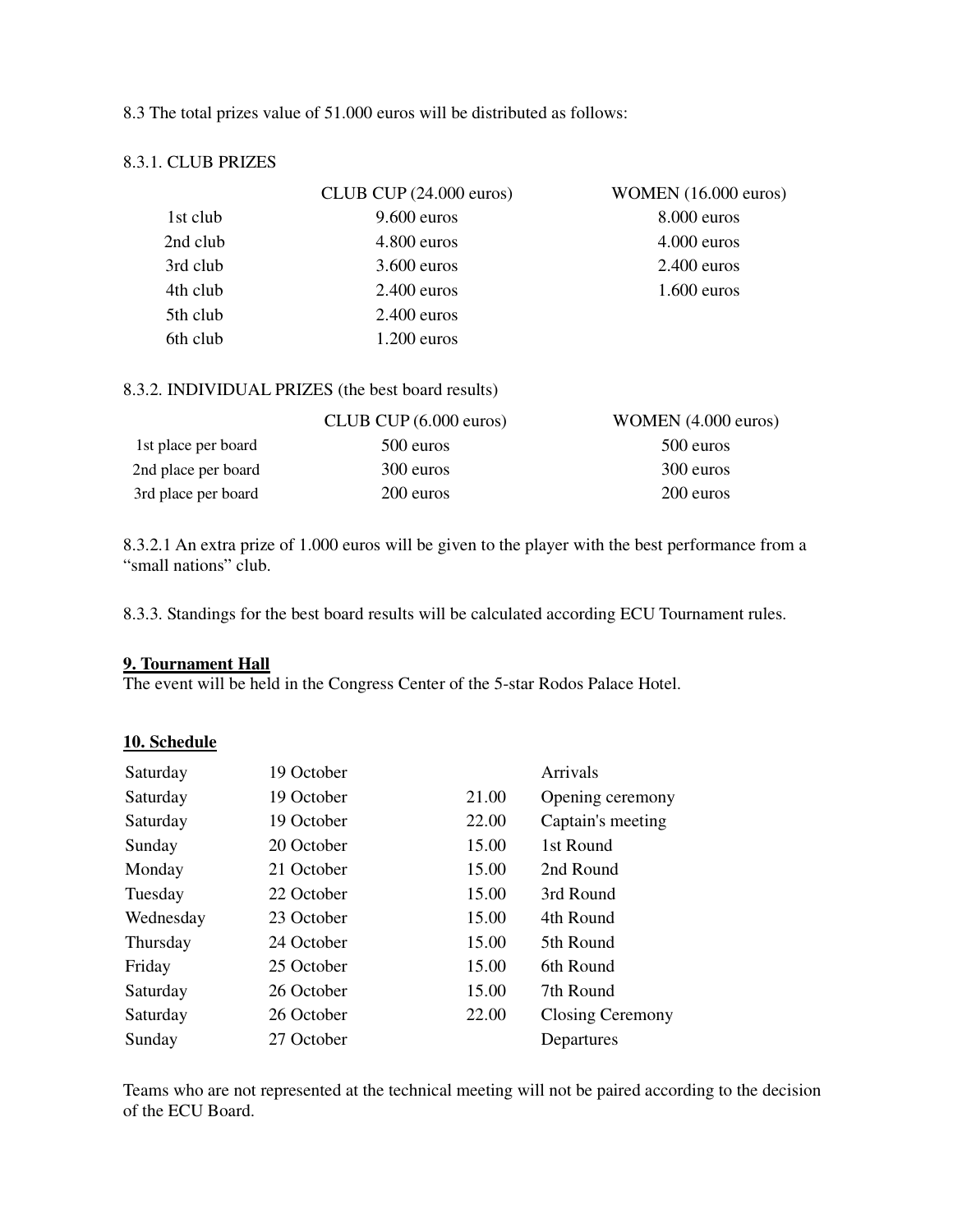

The Closing Ceremony will take place in the Medieval Castle of Rhodes, a unique offer by the Municipality of Rhodes. Transfer by bus with return will be provided from the official hotel Rodos Palace. For organisational and security reasons, entrance will be allowed only to accredited persons.

#### **11. Basic competition rules**

11.1 The championships will be held in 7 rounds, played in the Swiss system in accordance with the ECU Tournament Rules.

11.2 According to FIDE and ECU rules, the time control will be 90 minutes for 40 moves plus 30 minutes for the rest of the game with an increment of 30 seconds per move, starting from move one.

11.3. Players may only agree to a draw after the 40th move has been made by black. Players violating this rule will be forfeited. If a player is offered a draw before the 40th move has been made by black, he should call an arbiter. His opponent shall be punished for distracting, according to the FIDE Laws of Chess.

#### **12. Additional competion rules**

12.1 Any player who arrives at the chessboard after the start of the round shall lose the game (zero tolerance FIDE rule).

12.2 Analyzing is not allowed in the playing hall.

12.3 During the game the players are not allowed to go to the analyzing room or to the press room.

12.4. Flash photography may be used only in the first ten minutes of the playing session.

12.5. Only the players and arbiters shall be allowed in the actual playing area, except with the express permission of the Chief Arbiter.

12.6. Players are not allowed to enter the closed area of the top boards if they don't play there themselves.

12.7. As long as the game is in progress a player may talk only to an arbiter or with his opponent as permitted by the Laws of Chess.

12.8 Regarding foreigners, ECU Tournament Regulations F1.2 will be followed strictly.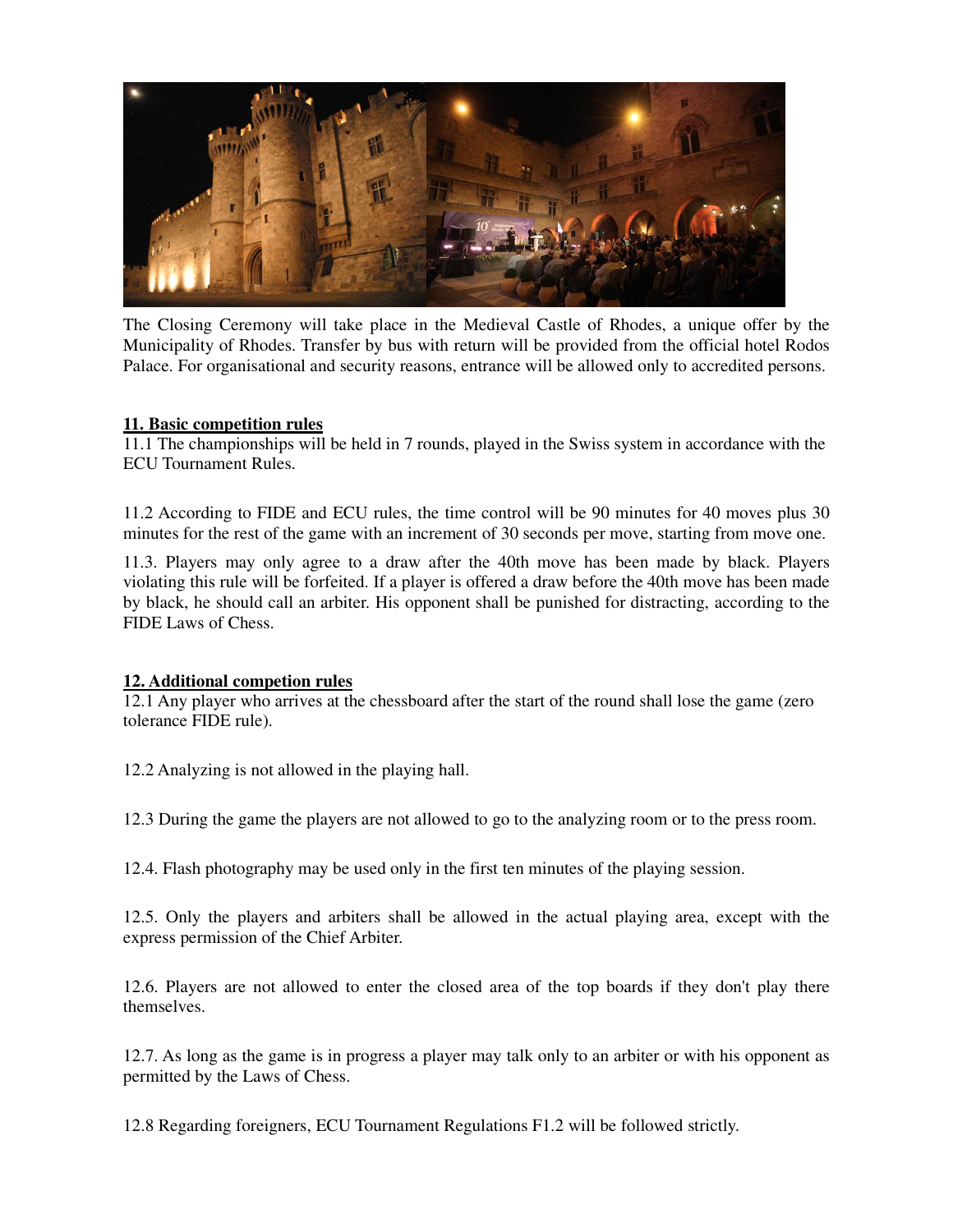12.8.1 The teams shall be composed of six players all of whom must be members of the club and were entitled to play for the club in the national team championship of the federation which was organized within one year before the start of the current European Club Cup. However, players who are foreigners to the federation in which the national team championship is organized, must have played at least two games in this championship. Foreigners are defined as those which are either belonging to another federation in the FIDE Rating List valid at the start of the national team championship or have a permanent residence outside the federation in which this national team championship is organized.

12.8.2 If a participating club wants to include a player who does not fulfill the requirements of article 1.2 the club has to pay an amount of 2500 Euro (1000 Euro for the women event) to ECU. These players have to be announced to the Tournament Director before the deadline for nomination of teams and the extra fee has to be paid to ECU before start of the competition. In the open competition no more than two players, in the women's competition no more than one female player, may be replaced.

12.8.3 Players, who are considered as foreigners according to F.1.2, and who have been playing at least three times for the same club in previous European Club Cup competitions are exempted from the obligation to play at least two games in the championship of the federation for this club.

12.9 Attention is drawn to the fact that this competition is offering the possibility to achieve GM- or IM-norms based on 7 games.

12.10 No teams of federations which have financial arrears with respect to the European Chess Union will be allowed to enter the competition.

12.11 The ECU Rule related to dress code – Chapter B Article 13 - will be applied at this competition.

12.12. We assume that all the players have read the Tournament Regulations and are obliged to obey them.

12.13. The English text of these Tournament Regulations is the authentic version.

#### **13. Tournament Director, Arbiters and Appeals Committee**

The Tournament Director of the European Club Cup 2013 is IO Nikos Kalesis. The Chairman of Appeals Committee and the Chief Arbiter of the competition will be announced no later than 1 September 2013. Four members of the Appeals Committee will be elected in the captains meeting.

## **14. Entry visa to Greece**

Teams or players needing visas are requested to contact the Organizing Committee before 19 August 2013 and apply on time to the respective Greek embassy. The Organising Committee will provide invitation and required confirmation of booking in the official hotel after the necessary payments. The Organizing Committee has no responsibility for late or not complete applications.